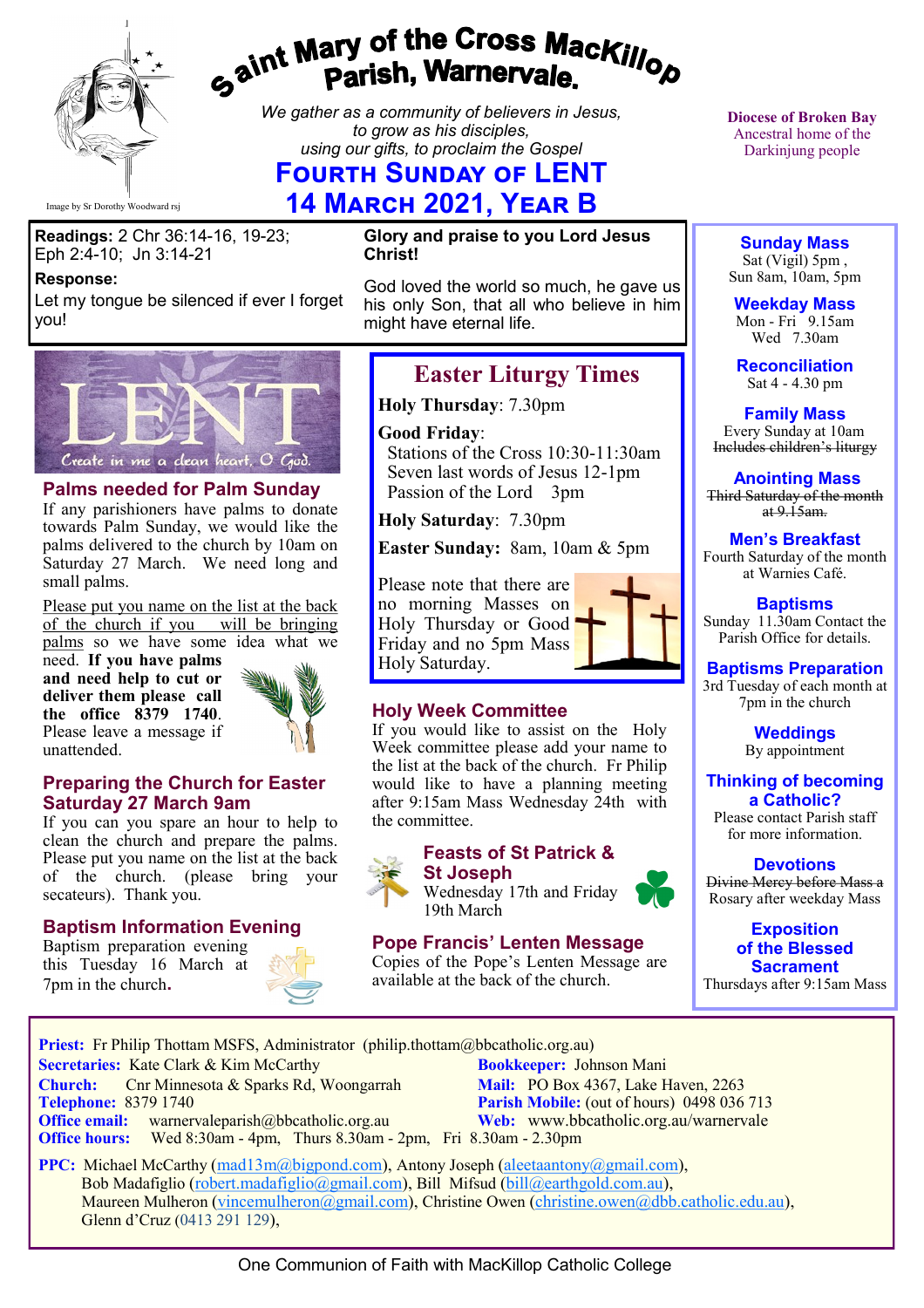**Consultation for Women** Catholic women are being invited to participate in a national consultation via Zoom on 27 March. The event invites women to articulate and celebrate their contribution to and vision for the mission of the Catholic Church in Australia. The event is being organised by the Bishops Commission for Evangelisation, Laity and Ministry. Find more information at [www.nce.catholic.org.au/](https://bbcatholic.us8.list-manage.com/track/click?u=466af249e088db70ab864d088&id=d907c60a60&e=e312df0f80) [catholicwomen](https://bbcatholic.us8.list-manage.com/track/click?u=466af249e088db70ab864d088&id=d907c60a60&e=e312df0f80)



#### E CATHOLIC **DESCRIPTION ON ACU** www.200years.catholic.edu.au

#### **Social Justice Why Work Matters**

Employment provides people with income, meaning, and purpose so it is not surprising that it is associated with better mental health and wellbeing. Employment is also socially and economically important to families.

The economic stress of unemployment and insecure work puts stress on the health and wellbeing families. This can lead to lower self-esteem on the parents' stress can and does harm the children. Extended periods of unemployment can lead to intergenerational damage, making it harder for children to emerge from a cycle of entrenched disadvantage.

Children from wealthy families do have greater access to education and related opportunities than those from jobless families.

**Are you interested in Social Justice? You are welcome to come to our next meeting Tuesday 27 April 7:00pm in the Mackillop Catholic Church, Warnervale. NB: New time**

*Social Justice Committee Warnervale Catholic Church* 



**[www.marymackillopsocialjustice.wordp](http://www.marymackillopsocialjustice.wordpress.com) ress[.com](http://www.marymackillopsocialjustice.wordpress.com)**

#### **Lenten Program All Welcome**

6:30pm every Friday in Lent, in the church, along with Stations of the Cross.

#### **Reconciliation**

Our parish will celebrate the 2nd Rite of Reconciliation on Thursday 25 March at 6:30pm in the church.



**New Broken Bay News** AVAILABLE IN THE FOYER

#### **The Sacrament of Confirmation Preparation**

As we are still effected by the restrictions of COVID19, preparation will be done at home and at school see details below.



**MacKillop students in Year 3.** *Enrolment will be done at school*. Classes will begin in March with Sr JiJi at school.

**Students older than Year 3 or attending other schools.** *Enroll at the information evening***.** Much of the preparation will be done at home, with parents using the booklet you will receive when the enrolment form is lodged with the parish. Then there will be an overview lesson held on Sunday 18 April at 11am (after 10am Mass) so we can ensure the children are prepared. Please contact the parish office with any questions.

**Confirmation will be celebrated on Sunday 2 May at 12noon and 2:30pm.**  Please ensure you circle your preferred time when returning enrolment forms. *Each child will only be able to have their sponsor and 3 family members present on the day.* This may change so please check with this bulletin and our Facebook page.

*There will be a practice on Sunday 25 April at 11am* (after 10am Mass). It is most important to attend the practice.

#### **Return and Earn** This week we raised \$50.30



*Please remember containers to be empty of liquid; not crushed or broken; and must display 10c refund logo for scanning. Please place glass in the crates provided.* 

*Thank you* for your support!

#### **This Week**

**Monday 15 March**  9:15am Communion Service

**Tuesday 16 March** 9:15am Mass

**Wednesday 17 March St Patrick's Day** 7:30am Mass 9:15am Mass

**Thursday 18 March** 9:15am Mass

**Friday 19 March Feast of St Joseph** 9:15am Mass 6:30pm Way of the Cross & Lenten Program

**Saturday 20 March** 4pm Reconciliation 5pm Mass

**Sunday 21 March Fifth Sunday of Lent** 8am Mass 10am Mass 5pm Mass

## **Relight the Baptism Candle**

Has your child has been baptised since the start of Advent - (29th November 2020)



If so, Fr Philip would like to invite you to bring the

child and relight their Baptism candle from the new Pascal Candle at 10am Mass on Easter Sunday.

#### **Coronavirus restrictions**

The **number of people** permitted to attend a church service is **264.**

**All other restrictions continue** for hygiene and social distancing. Please **use hand sanitiser** and **keep 1.5 metres apart** when entering and leaving the church, when queuing for communion and when chatting before and after Mass.

**Masks** are not mandatory.

**Sign in sheets for Mass** are in the breezeway. Please ensure you are signing in for the Mass.

The sign in sheet for **visits to the church** are on the table at the back of the church.

**Online Mass** is available at the Cathedral from the below link: **Watch now - [Daily Mass on YouTube](https://www.youtube.com/channel/UCNenwlfI7i14XB9TsVBrLvQ/)  - [Sunday 9.30am](https://www.youtube.com/channel/UCNenwlfI7i14XB9TsVBrLvQ/) - Weekdays 7am**

Please remember our sick: Kaysen Jill, Tracey Mulheron, Trisha Noble, Dallas Reichal, Margaret Bailey, Sharon King, Richard Murphy, Nancy Foster, Anne Johnson, Doreen Winning, David O'Connell, Kathy Outlaw, Finn McConnon.

Recently Deceased/Anniversary: Jennifer Scarrabelotti, Frank Feliciotto, Joseph Jobe, Leah & Jessica Carroll, Ruben Nunez, Dulce Gica, Joseph Tabone, Pauline & Ryan Ureta, Blino Sakr, Fr Stephen Swift, Thomas Antony, Cathryn Sharkey, Bishop Geoffrey Robinson, Fr Tim Cahill, John Goddard, Eric Gibbons.



Mass Intentions: Andrew Hood, Rocco, Domenic, Marco & Benjamin Pasqale, Anselmo, Paulita, Enrico, Arturo & Pio Ambait, Elma & Juan Capacite, Pantaleon, Timotea, Hermigildo & Romualda Giba, Kerry Mackey.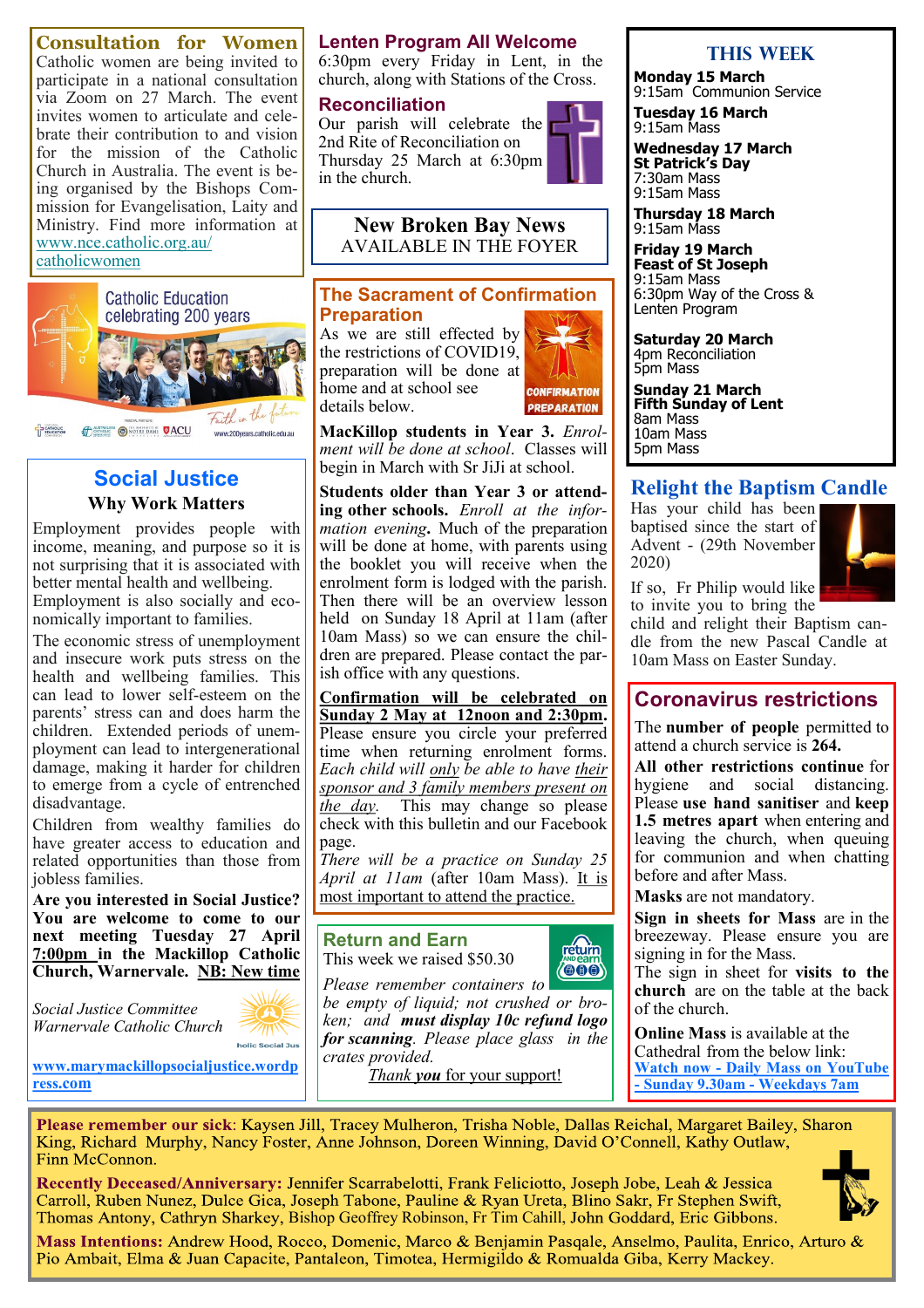# Readings at Mass

#### **First reading Chr 36:14-16, 19-23**

#### **God's wrath and mercy are revealed in the exile and release of his people**

All the heads of the priesthood, and the people too, added infidelity to infidelity, copying all the shameful practices of the nations and defiling the Temple that the Lord had consecrated for himself in Jerusalem. The Lord, the God of their ancestors, tirelessly sent them messenger after messenger, since he wished to spare his people and his house. But they ridiculed the messengers of God, they despised his words, they laughed at his prophets, until at last the wrath of the Lord rose so high against his people that there was no further remedy.

 Their enemies burned down the Temple of God, demolished the walls of Jerusalem, set fire to all its palaces, and destroyed everything of value in it. The survivors were deported by Nebuchadnezzar to Babylon; they were to serve him and his sons until the kingdom of Persia came to power. This is how the word of the Lord was fulfilled that he spoke through Jeremiah, 'Until this land has enjoyed its sabbath rest, until seventy years have gone by, it will keep sabbath throughout the days of its desolation.'

 And in the first year of Cyrus king of Persia, to fulfil the word of the Lord that was spoken through Jeremiah, the Lord roused the spirit of Cyrus king of Persia to issue a proclamation and to have it publicly displayed throughout his kingdom: 'Thus speaks Cyrus king of Persia, "The Lord, the God of heaven, has given me all the kingdoms of the earth; he has ordered me to build him a Temple in Jerusalem, in Judah. Whoever there is among you of all his people, may his God be with him! Let him go up."

The Lord of the Lord.

#### **Responsorial Psalm Psalm 136**

Let my tongue be silenced, if I ever forget you!

By the rivers of Babylon there we sat and wept, Remembering Zion: on the poplars that grew there We hung our hopes

For it was there that they asked us Our captors for songs, our oppressors, for joy. 'Sing to us,' they said, 'one of Zions's songs.'

O how could we wing the song of the Lord On alien soil? If I forget you , Jerusalem, Let my right hand wither! R

O let my tongue cleave to my mouth If I remember you not, if I prize not Jerusalem Above all my joys! R